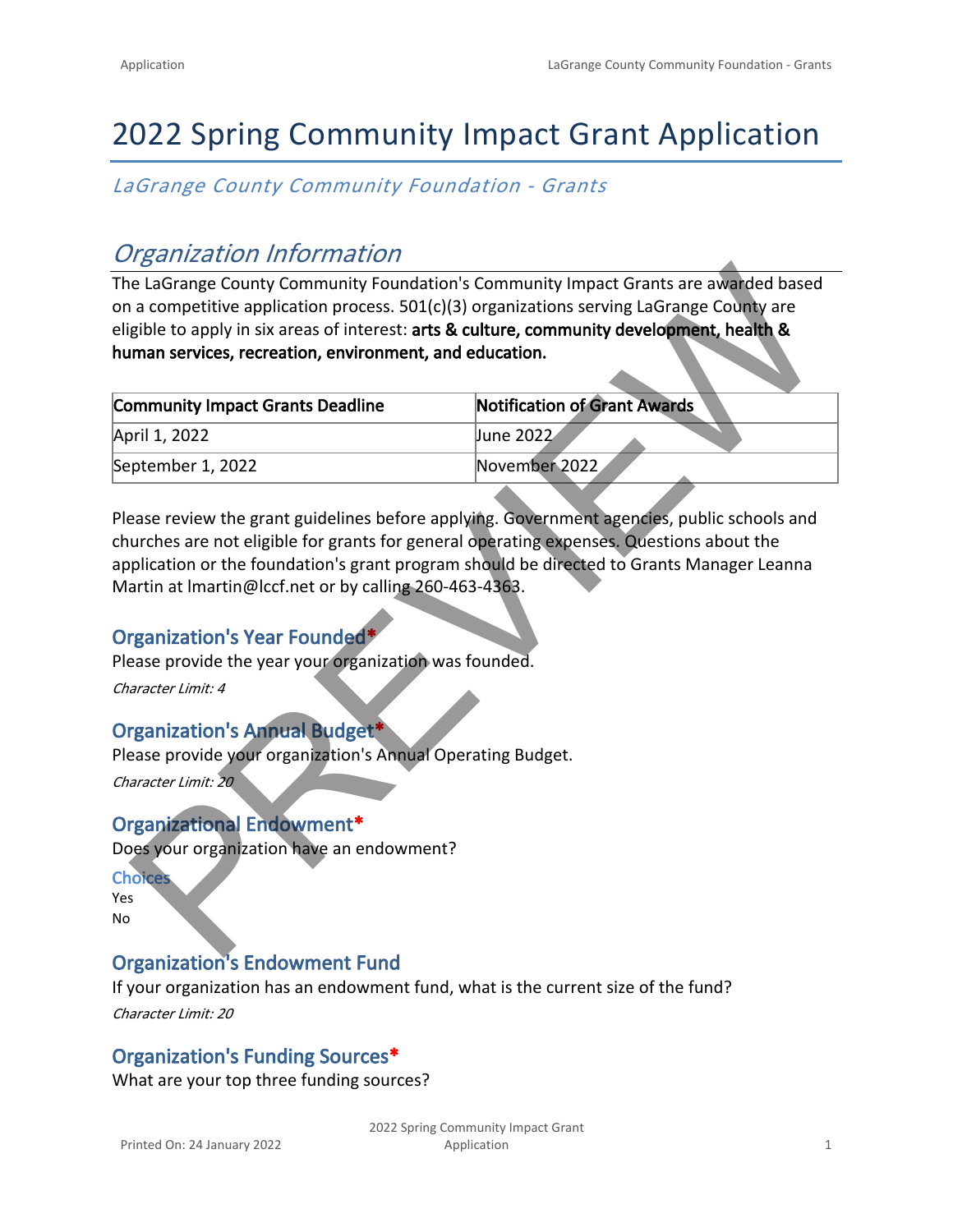#### **Choices**

Corporate Donations Fees from Services Grants from Foundations Individual Donations State/Federal Grants **Other** 

#### **Organization's Mission\***

What is your organization's mission?

*Character Limit: 1500*

#### **Organization's History\***

Tell us about your organization's history including a summary of recent charitable services in LaGrange County. rganization's Mission\*<br>
anater limit: 1500<br>
anater limit: 1500<br>
Ill us about your organization's history<br>
Grange County organization's history including a summary of recent than take services in<br>
Grange County.<br>
Correct li

*Character Limit: 3500*

#### **Organizational Status\***

Please check the box that best describes your organization.

#### **Choices**

501(c)(3) nonprofit organization Church without 501(c)(3) status Government agency Organization working with a fiscal sponsor Public school **Other** 

#### **IRS Document**

Please provide a copy of your organization's IRS 501(c)(3) nonprofit determination letter.

*File Size Limit: 2 MB*

#### **Organization's Board of Directors\***

Please provide a complete list of your organization's Board of Directors and their principal occupations.

*File Size Limit: 2 MB*

### **Board President\***

Name of your organization's Board President. *Character Limit: 100*

#### **Board President**

Please provide the Board President's email address.

*Character Limit: 254*

Printed On: 24 January 2022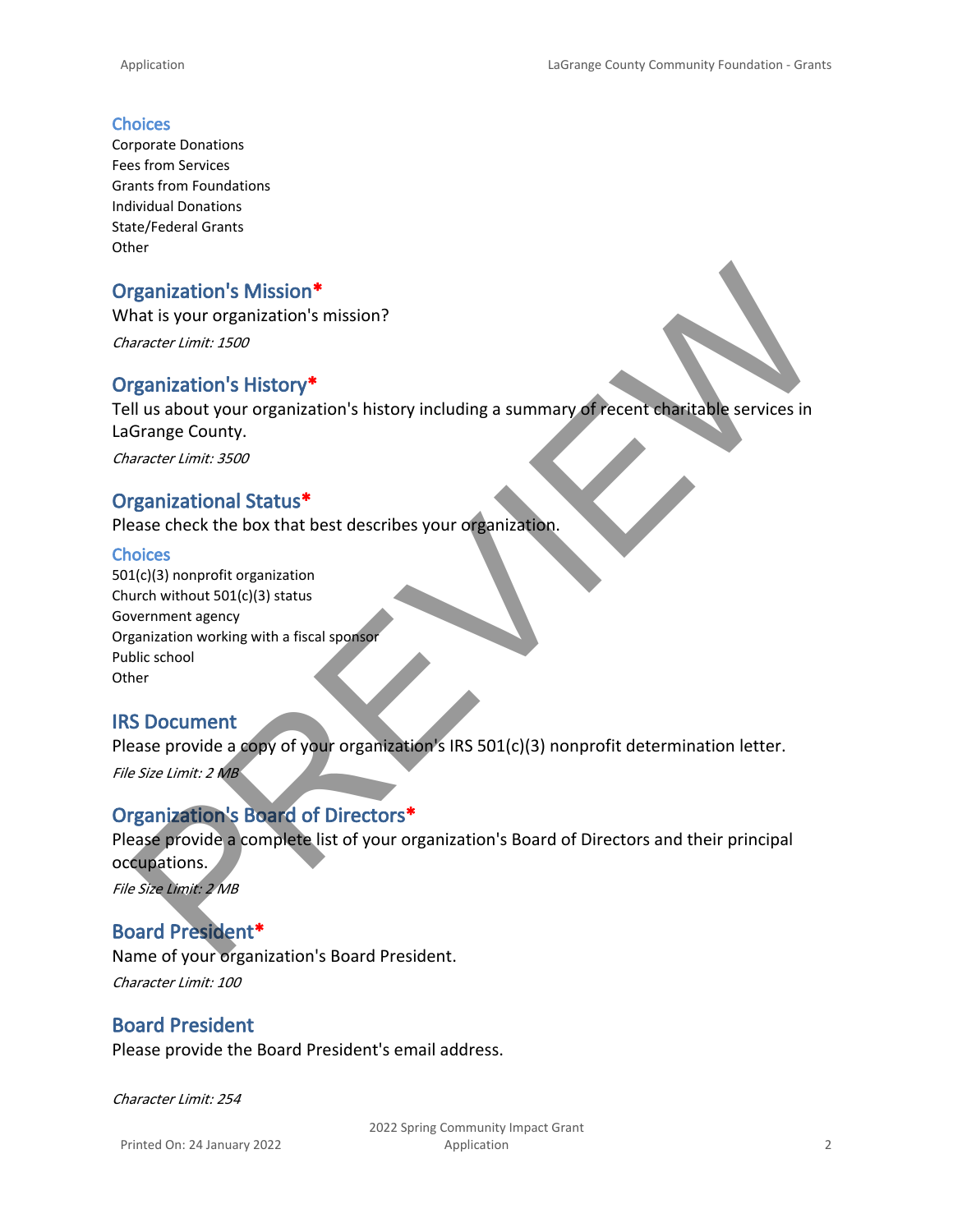### **Board President\***

Please provide the Board President's occupation.

*Character Limit: 100*

#### **Board President\***

Please provide the Board President's phone number.

*Character Limit: 100*

#### **Fiscal Sponsor\***

Are you using a fiscal sponsor for this request? *Fiscal sponsorship refers to the practice of nonprofit organizations offering their legal and taxexempt status to groups, typically projects, that engage in activities related to the sponsoring organization's mission.*  esse provide the board President's phone number.<br>
anader umit: 100<br>
scal Sponsorship refers to the practice of nonprofit organizations difering their legal and tax-<br>
regnization's mission.<br>
Scal Sponsorship refers to the p

#### **Choices**

Yes No

## *Fiscal Sponsor (If Applicable)*

### **Fiscal Sponsorship questions should only be filled out if you are working with a fiscal sponsor, meaning you do not have a nonprofit status of your own.**

If you do NOT have a fiscal sponsor scroll to the bottom of this screen and hit the back button on your left, do NOT use the back button in your browser as you will lose all your previous inputted information.

#### **Fiscal Sponsor Organization\***

*Character Limit: 250*

## **Fiscal Sponsor Street Address\***

*Character Limit: 250*

**Fiscal Sponsor City\*** *Character Limit: 30*

## **Fiscal Sponsor State\***

**Choices** Indiana Michigan Ohio Illinois Kentucky Tennessee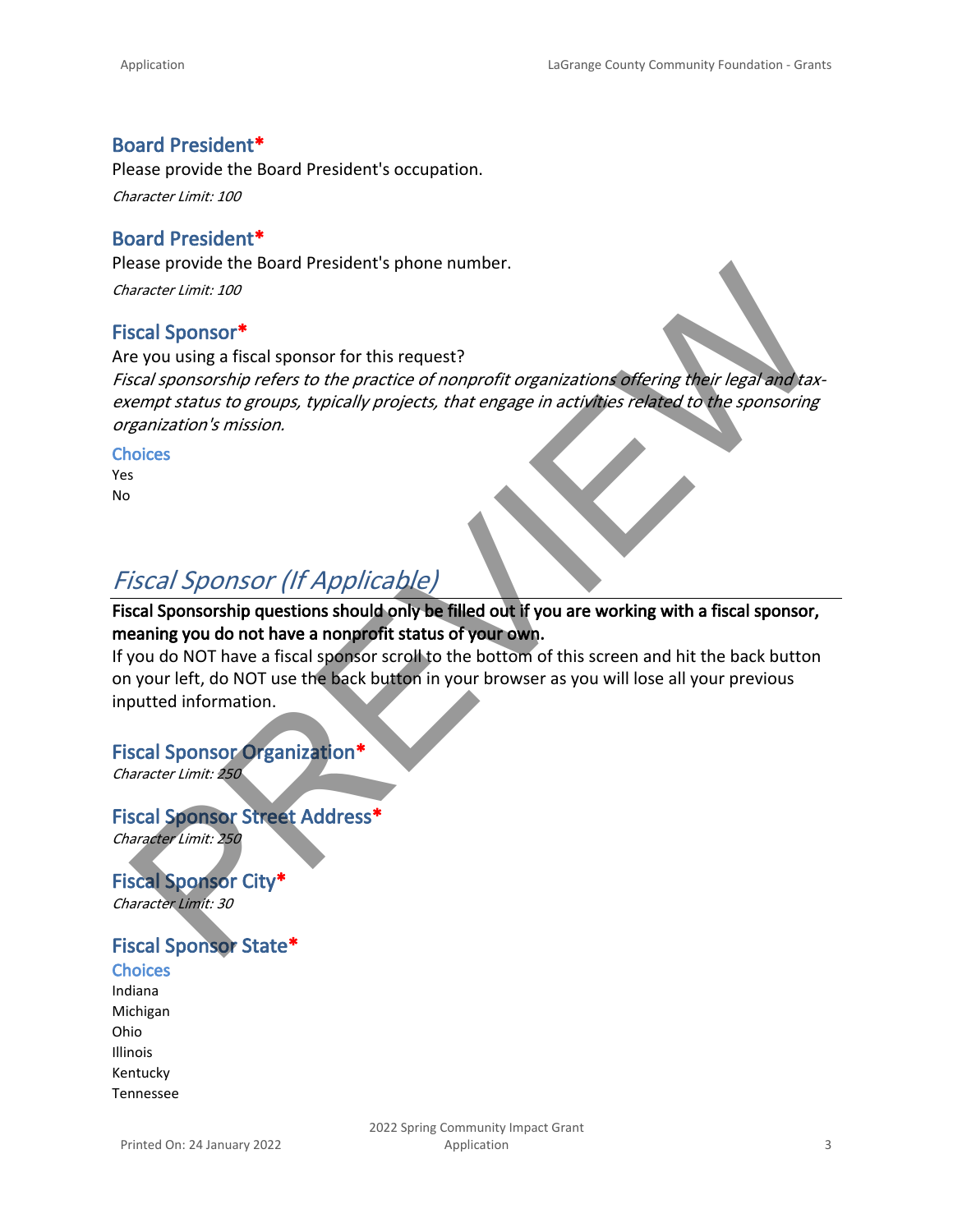Wisconsin West Virginia **Other** 

**Fiscal Sponsor Zip\***

*Character Limit: 9*

### **Fiscal Sponsor Tax ID (Employee Identification Number)\***

*Character Limit: 20*

#### **Fiscal Sponsor Phone Number\***

*Character Limit: 15*

#### **Fiscal Sponsor IRS Determination Letter\***

Please attach a copy of your fiscal sponsor's signed IRS 501(c)(3) nonprofit determination letter.

*File Size Limit: 2 MB*

## **Fiscal Sponsor Memo of Understanding\***

Please attach a Memorandum of Understanding on your fiscal sponsor's letterhead signed by the organization's Executive Director or an authorized officer of the Board of Directors. Scal Sponsor Tax ID (Employee Identification Number)\*<br>
scale Sponsor Phone Number\*<br>
scale Sponsor Phone Number\*<br>
scale Sponsor IRS Determination Letter\*<br>
scale Sponsor IRS Determination Letter\*<br>
scale Sponsor IRS Determina

*File Size Limit: 1 MB*

## *Project Information*

**Project Name\*** *Character Limit: 100*

#### **Project Area\***

Please choose one.

#### **Choices**

Arts & Culture Community Development **Education Environment** Health & Human Services Recreation

#### **Describe the project.\***

Describe the basics of the project that you want to provide in LaGrange County.

*Character Limit: 10000*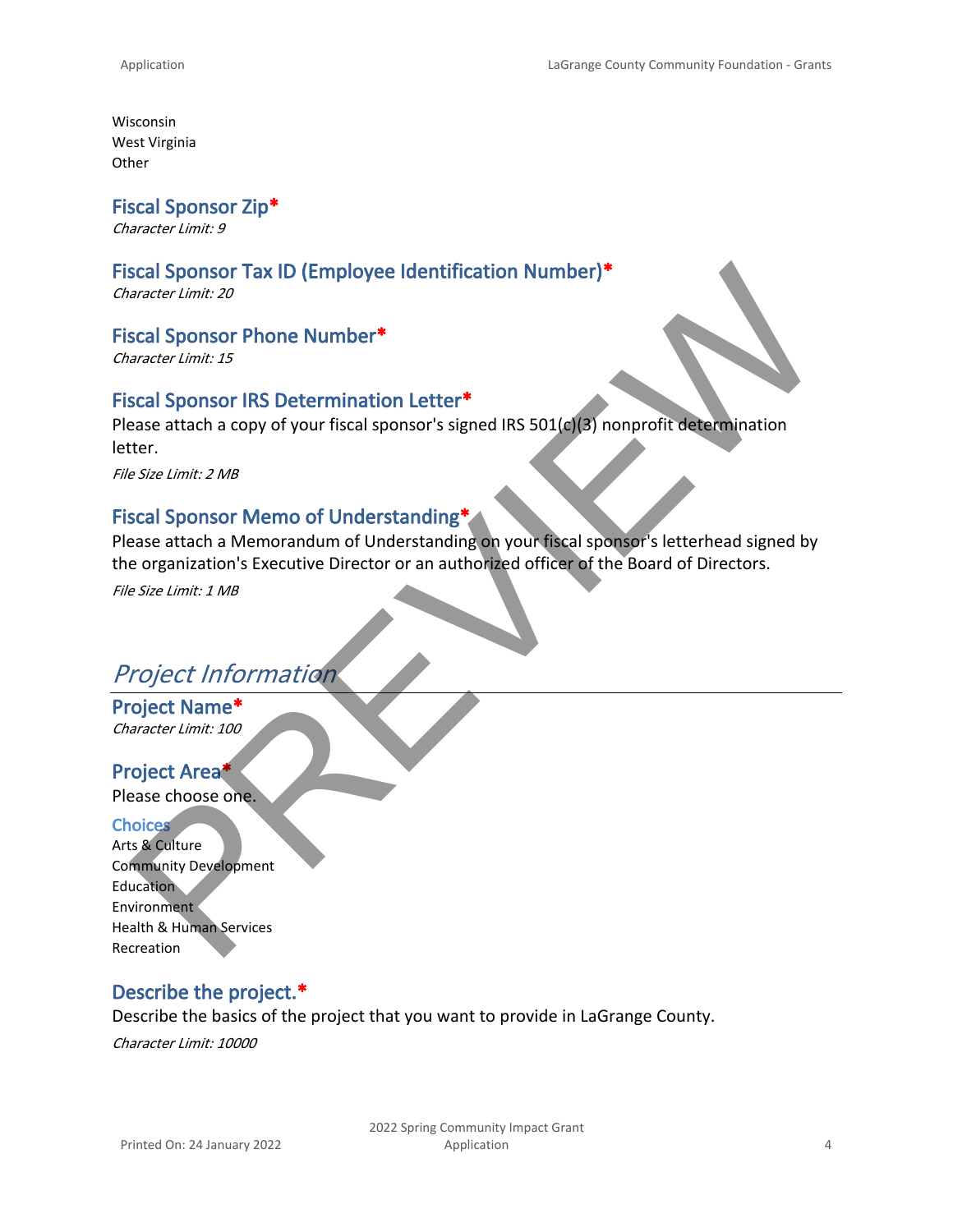## **What specific problem, challenge or need will be addressed?\***

What specific problem, challenge or need in LaGrange County will you address with your project?

We want to understand the details behind your decision to offer this program or service. Describe the documented need and identify the source and method of this documentation.

#### *Character Limit: 10000*

#### **How will this project address this need?\***

Describe how this project will address this need and measurably improve the quality of life for the residents of LaGrange County. Please be specific.

*Character Limit: 10000*

### **Who are the key personnel that will manage this project?\***

Describe their qualifications for this work. *Character Limit: 3500*

#### **References\***

Please provide three (3) professional references, familiar with the work of your organization, but not on your present or past board and staff. aracter Limit: 10000<br>
ow will this project address this need?\*<br>
section this project address this need and measurably improve the quality of life for<br>
eresidents of LaGrange County. Please be specific.<br>
Who are the key per

*Character Limit: 3500*

### **Partnership or Collaboration\***

Who are the community organizations or agencies in LaGrange County with whom you have partnered?

**Please provide specific examples.** Describe how the project fosters collaboration with other successful entities in the community to achieve a common goal or objective.

*Character Limit: 3500*

#### **Service to Schools\***

Will this project be providing a service to area schools?

#### **Choices**

Yes No

## *Service to Schools Letter of Support*

## **Letter of Support\***

If your organization will be providing a service to area schools, please provide at least **one letter of support** indicating that the teacher, grade level, school, or district is intending to use your services or programming.

*File Size Limit: 2 MB*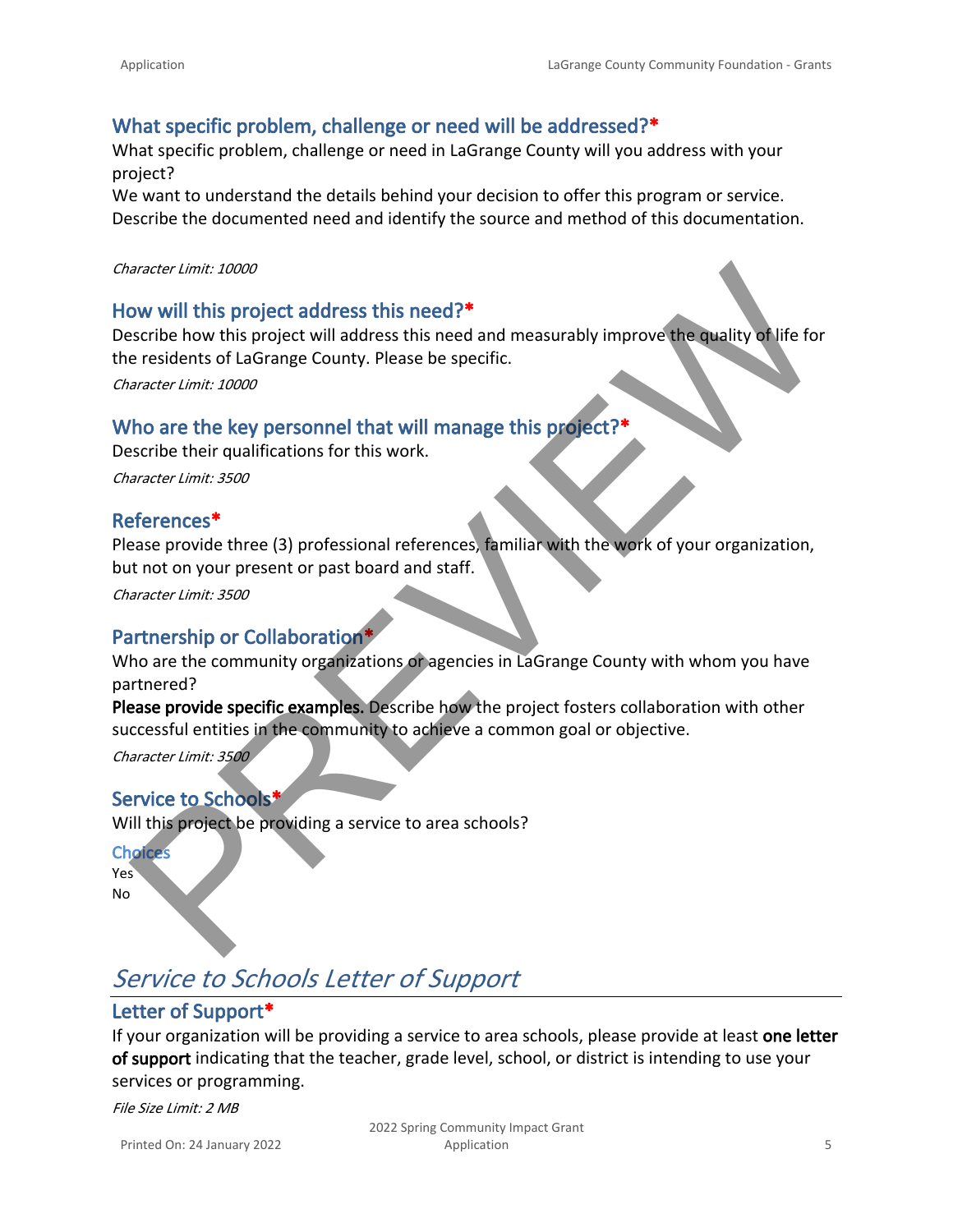## *Impact and Evaluation*

## **LaGrange County Impact\***

How many LaGrange County residents will benefit from this project? *Character Limit: 3500*

## **Demographic being served.\***

Provide a brief demographic of the population that will be served. What specific population are you targeting with your service?

Example: Elementary students, senior citizens, high school graduates.

*Character Limit: 3500*

### **How will you measure your success?\***

Please share the measurable outcomes anticipated from this project and how you plan to evaluate the project's effectiveness? Include who will be involved in the evaluation and how the information will be used. anader limit: 3500<br>
u targeting with your service?<br>
u targeting with your service?<br>
u targeting with your service?<br>
under Elementary students, senior citizens, high school graduates<br>
anader limit: 3500<br>
on will you measure

*Character Limit: 3500*

**Proposed Start Date\*** *Character Limit: 10*

**Proposed End Date\*** *Character Limit: 10*

**Your Timeline\*** What is your timeline of key actions for the project? *Character Limit: 3500*

**Why is this a good fit for the foundation?\*** Why do you believe this project is a good fit for the LaGrange County Community Foundation?

*Character Limit: 3500*

## *Financial Information*

**Funding Request\*** What is the amount you are requesting. *Do NOT include cents, please round your request amount to the nearest whole number.*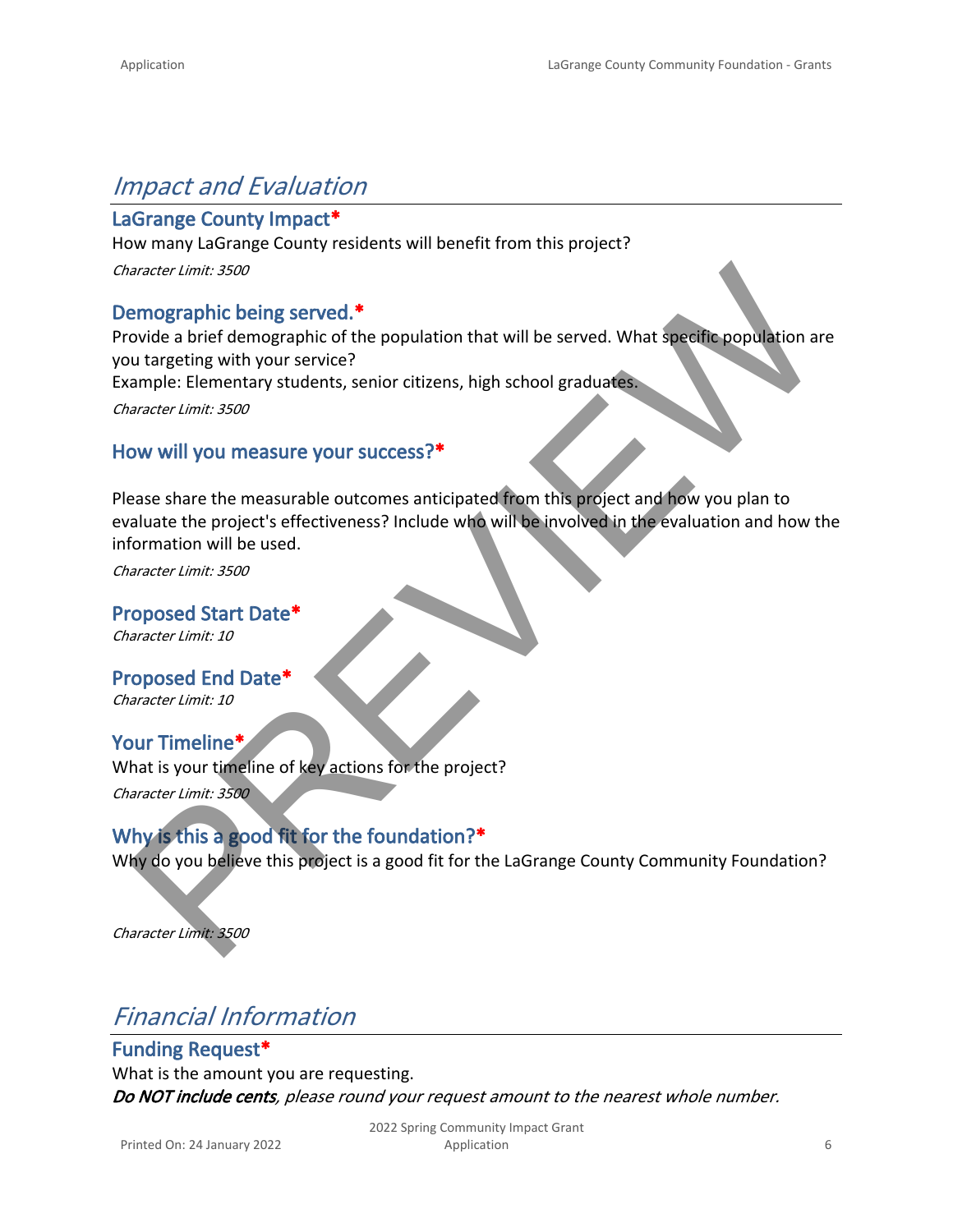#### Example:

\$3,425.32 would be rounded to \$3,425.00

*If you are unsure, please contact the Grants Manager before submitting your application, 260- 463-4363 or lmartin@lccf.net.*

*Character Limit: 20*

## **Total Project Cost\***

### **Project Grant Requests**

#### Using the following format:

| <b>Total Project Cost*</b>                                              |                               |                                                                                                 |
|-------------------------------------------------------------------------|-------------------------------|-------------------------------------------------------------------------------------------------|
| What is the total amount this project will cost?                        |                               |                                                                                                 |
| Character Limit: 20                                                     |                               |                                                                                                 |
| <b>Project Grant Requests</b>                                           |                               |                                                                                                 |
| pending, or denied.                                                     |                               | List all grant requests to other organizations specific to this project that has been approved, |
| Using the following format:                                             |                               |                                                                                                 |
| <b>ORGANIZATION</b>                                                     | <b>REQUEST</b>                | APPROVED/PENDING/DENIED                                                                         |
| <b>ABC Foundation</b>                                                   | \$5,000.00                    | Approved \$3,000.00                                                                             |
| <b>XYZ Foundation</b>                                                   | \$2,000.00                    | Denied                                                                                          |
|                                                                         |                               | You may separate this information with commas or spaces, a table is not necessarily needed      |
| and is not supplied.                                                    |                               |                                                                                                 |
| Character Limit: 3500                                                   |                               |                                                                                                 |
| Click here for Grant FAQ's and for an Example Budget.                   |                               |                                                                                                 |
| <b>Project Budget*</b><br>Please provide a full budget for the project. |                               |                                                                                                 |
| This budget must include                                                |                               |                                                                                                 |
|                                                                         |                               | all planned revenue and expenses relevant to the specific request                               |
|                                                                         | pending, or have been denied. | including all grant requests to other organizations that have been approved, are                |
|                                                                         |                               | Requests with incomplete budget information will not be considered for an award.                |
| File Size Limit: 2 MB                                                   |                               |                                                                                                 |

## **Click here for Grant FAQ's and for an Example Budget.**

### **Project Budget\***

- all planned revenue and expenses relevant to the specific request
- including all grant requests to other organizations that have been approved, are pending, or have been denied.

#### **Requests with incomplete budget information will not be considered for an award.**

## **Operating Budget**

Please provide the operating budget for the entire organization.

*File Size Limit: 2 MB*

### **Improvement or Equipment Request & Capital Needs\***

Are you requesting funding for improvement, equipment or capital needs?